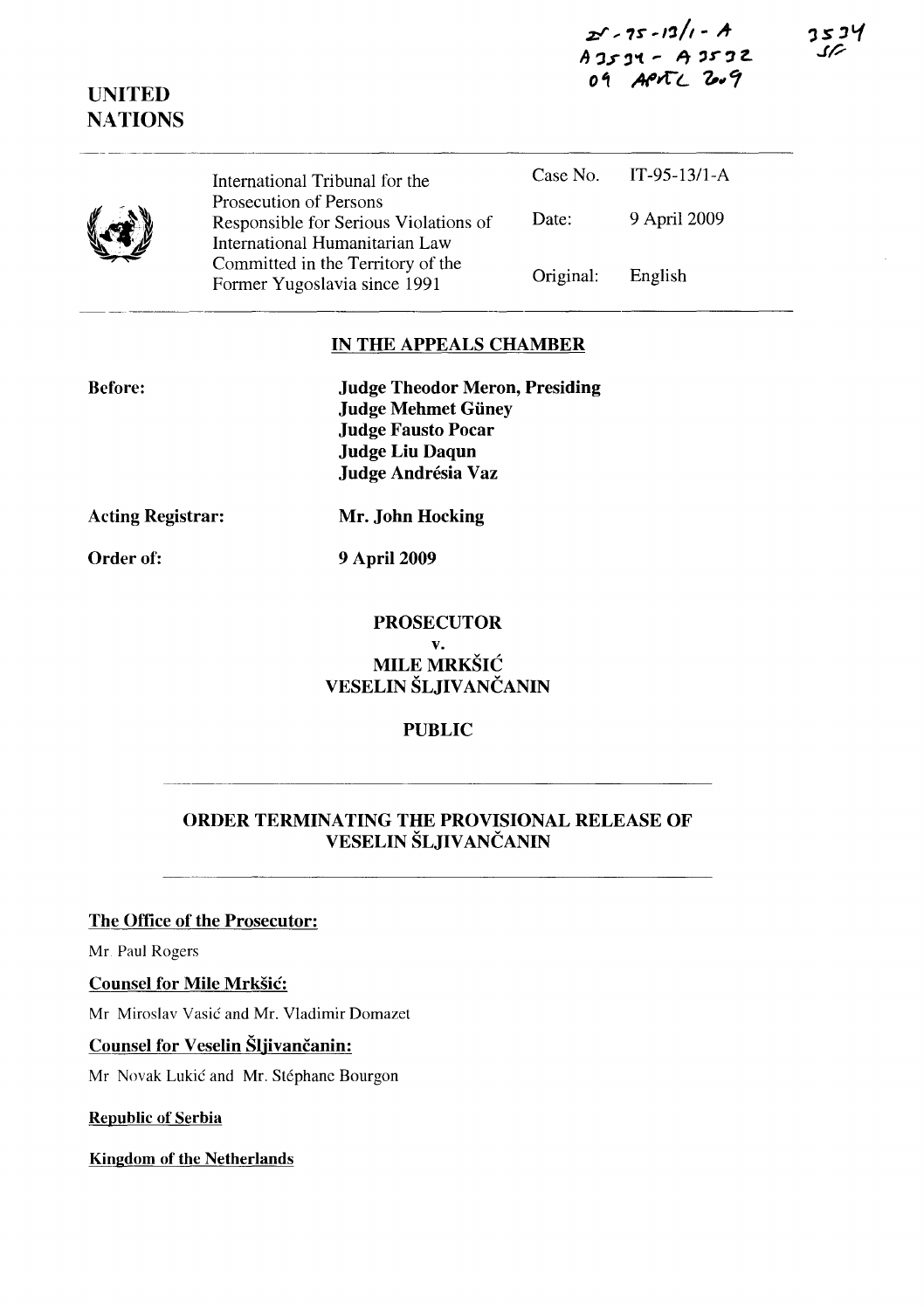**THE APPEALS CHAMBER** of the International Tribunal for the Prosecution of Persons Responsible for Serious Violations of International Humanitarian Law Committed in the Territory of the Former Yugoslavia since 1991 ("Appeals Chamber" and "International Tribunal", respectively);

**RECALLING** the "Decision on the Motion of Veselin Šljivančanin for Provisional Release" rendered on II December 2007, which ordered that Veselin Šljivančanin be provisionally released pending the hearing of his appeal ("Provisional Release Decision");

**RECALLING** that the Provisional Release Decision required Mr. Šljivančanin to "comply with any order of the Appeals Chamber varying the terms of, or terminating, his provisional release" and to "retum to the International Tribunal at such time and on such date as the Appeals Chamber may order"; $<sup>1</sup>$ </sup>

**NOTING** the "Scheduling Order for Delivery of Judgement" issued on 9 April 2009, which ordered that the delivery of the Appeal Judgement in this case shall take place on 5 May 2009;

**NOTING** that the Provisional Release Decision ordered that, on his retum flight, "Mr. Šljivančanin shall be accompanied by a designated official of the Republic of Serbia (or by such other designated officials as the Appeals Chamber may order or accept) who shall deliver Mr. Šljivančanin into the custody of the Dutch authorities at Schiphol airport at a date and time to be determined by the Appeals Chamber"; $<sup>2</sup>$ </sup>

**NOTING** that the Provisional Release Decision required the Government of the Republic of Serbia to assume responsibility for all "expenses in connection with the transport of Mr. Šljivančanin from Schiphol airport to his place of residence and back"; $3$ 

**PURSUANT** to Rule 65 of the Rules of Procedure and Evidence;

**HEREBY TERMINATES,** the provisional release of Mr. Šljivančanin and **ORDERS:** 

I. Mr. Šljivančanin to retum to the United Nations Detention Unit in The Hague in time for the delivery of the Appeal Judgement on 5 May 2009;

J Provisional Release Decision, p. 4.

 $2$  Provisional Release Decision, p. 3.

 $^3$  Provisional Release Decision, p. 4.